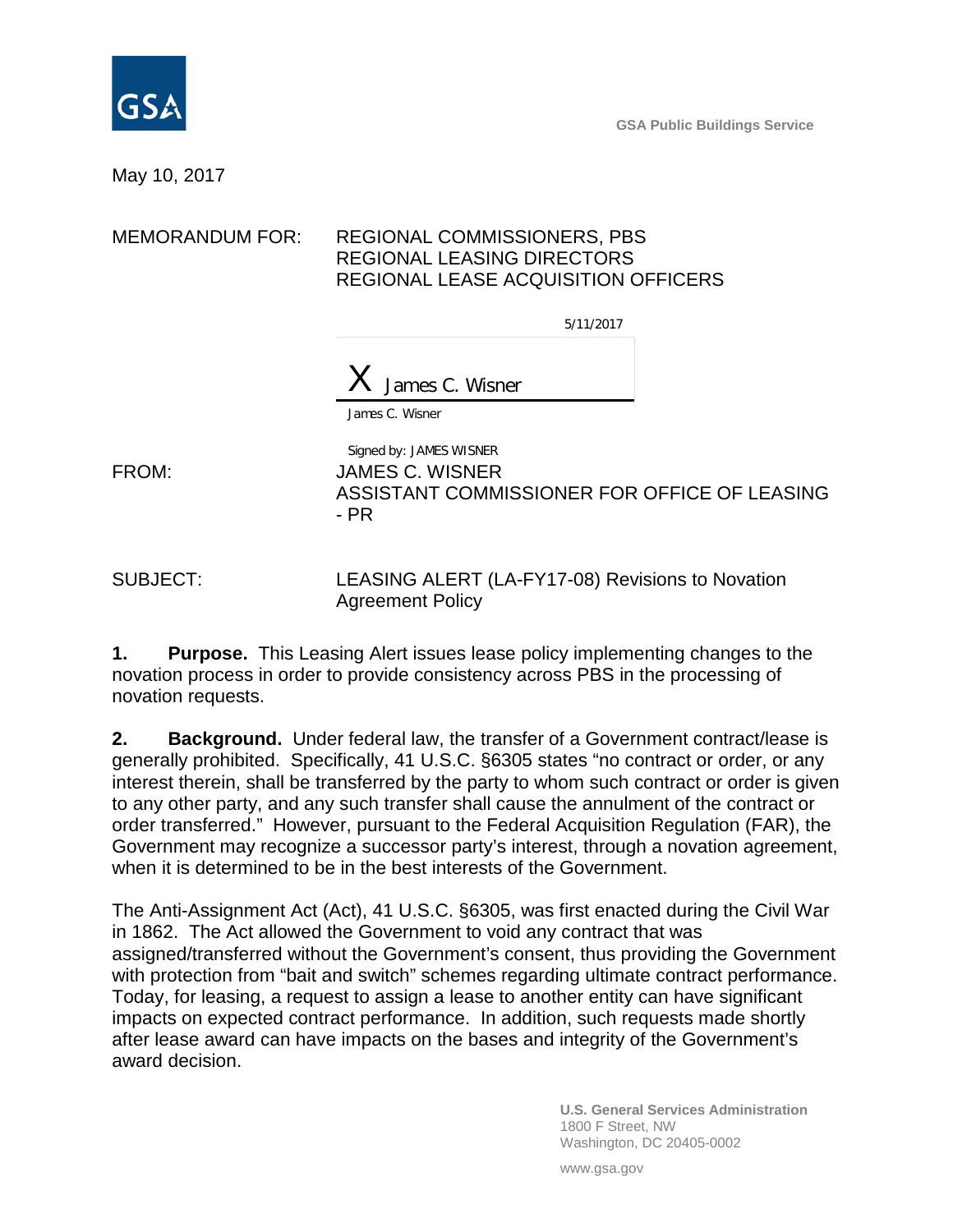A request that the Government approve a novation related to a lease generally arises out of the transfer of (1) all the lessor's assets, or (2) the entire portion of assets involved in performing the contract. For example, the lessor may sell the entire property that includes a Government leased building, or the lessor may only sell the building but retain ownership of the land. When a lessor wishes to have a third-party successor in interest recognized as the "assignee" to a Government lease, the lessor must submit a written novation request to the Lease Contracting Officer (LCO). A lessor that sells his property without prior Government approval does so at its own risk as Government approval of a requested novation agreement is not guaranteed, and the Government will only approve a requested leave novation when it is in the Government's interests to do so.

Novations have become a necessary part of the administration of GSA's lease portfolio. The changes addressed in this LAC seek to standardize the novation process across all regions and to provide consistent responses to novation requests.

**3. Effective Date**. This Leasing Alert is effective as of the date of issuance unless modified, canceled, or reissued.

**4. Cancellation**. LDG Chapter 17, Lease Administration, issued via LAC 2011-10.

**5. Applicability.** This Leasing Alert and its attachments apply to all General Services Administration (GSA) real property leasing activities and to activities delegated by GSA to other Federal agencies.

**6. Instructions and Procedures.** All LCOs shall use the revised process issued through this LAC. We have revised the Leasing Desk Guide to incorporate the new novation requirements.

When notice is provided to PBS that a lessor has sold or intends to sell a property in which GSA leases space, the LCO must follow the steps outlined in the Leasing Desk Guide. Specifically, the LCO should begin by sending the lessor a letter and the novation Checklist that outlines the procedures to follow when requesting a novation. The LCO is responsible for gathering all documents required to be reviewed for a novation and completing an initial review of those documents. In addition, the LCO must complete a responsibility determination on the Transferee. It is the responsibility of the LCO to gather the required documents, complete an initial review and perform a responsibility determination on the proposed assignee. Regional Counsel is required to approve all novation requests.

A novation agreement is the **only** proper way to recognize a third-party successor in interest. LCOs should be aware that unintended recognition of a third party successor may occur when a contract modification is issued in the assignee's name, payments are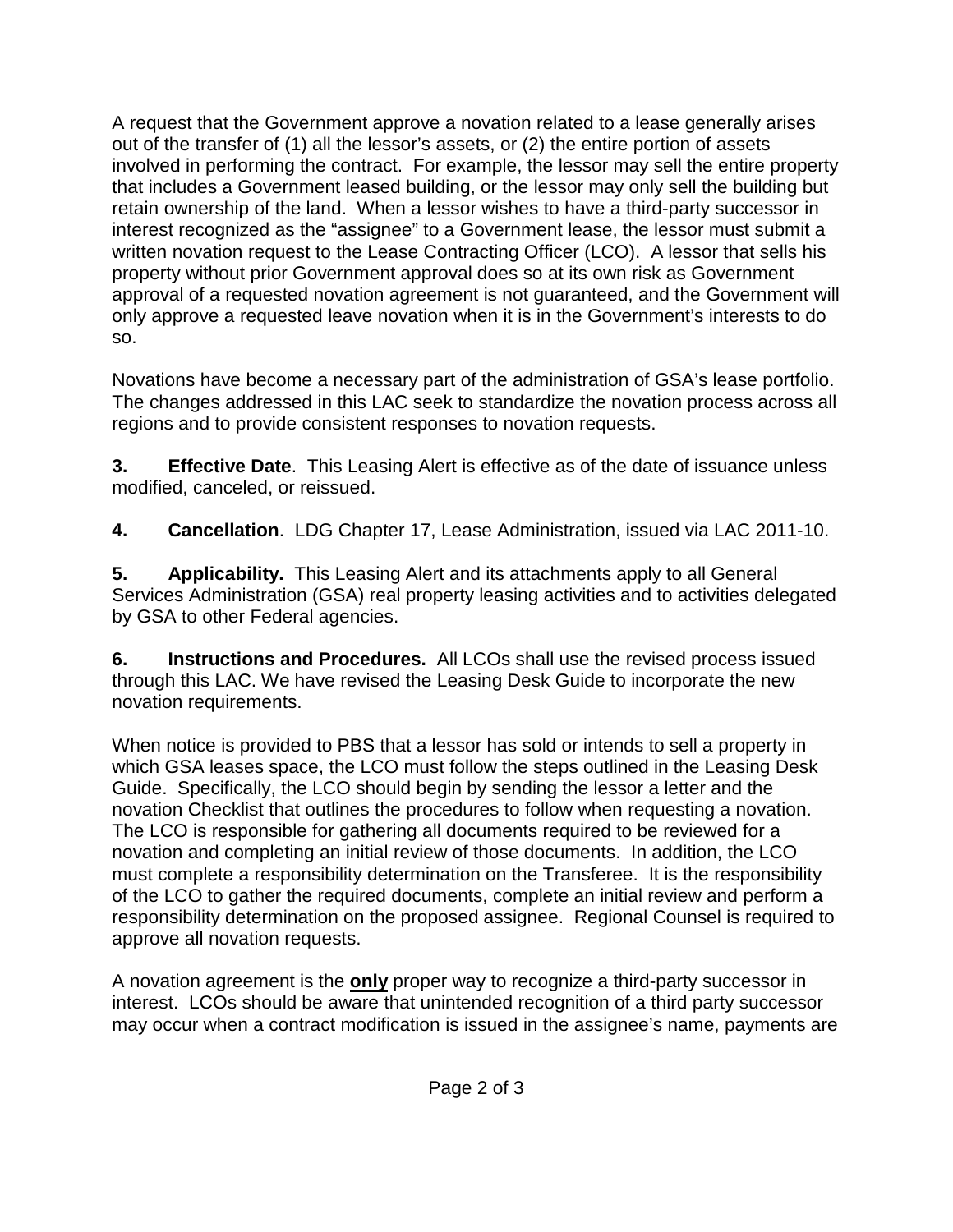made to an assignee, or the government allows performance by the assignee, all prior to the submission, consideration and approval of a novation request. LCOs and other leasing professionals must ensure that such unauthorized actions do not take place as this could expose the government to unintended liability such as recognition by a court of law that a *de facto* novation has occurred when it may not be in the government's best interests to recognize a successor-in-interest.

Attachment 1: Leasing Alert LA FY17-08 Summary and Filing Instructions

- Attachment 2: LDG Chapter 17, Lease Administration
- Attachment 3: Notice of Procedures for Assignment and Assumption of Lease
- Attachment 4: Novation Agreement
- Attachment 5: Novation Checklist
- Attachment 6: Responsibility Determination Results Memorandum to Lease File
- Attachment 7: Request for Review of Novation Agreement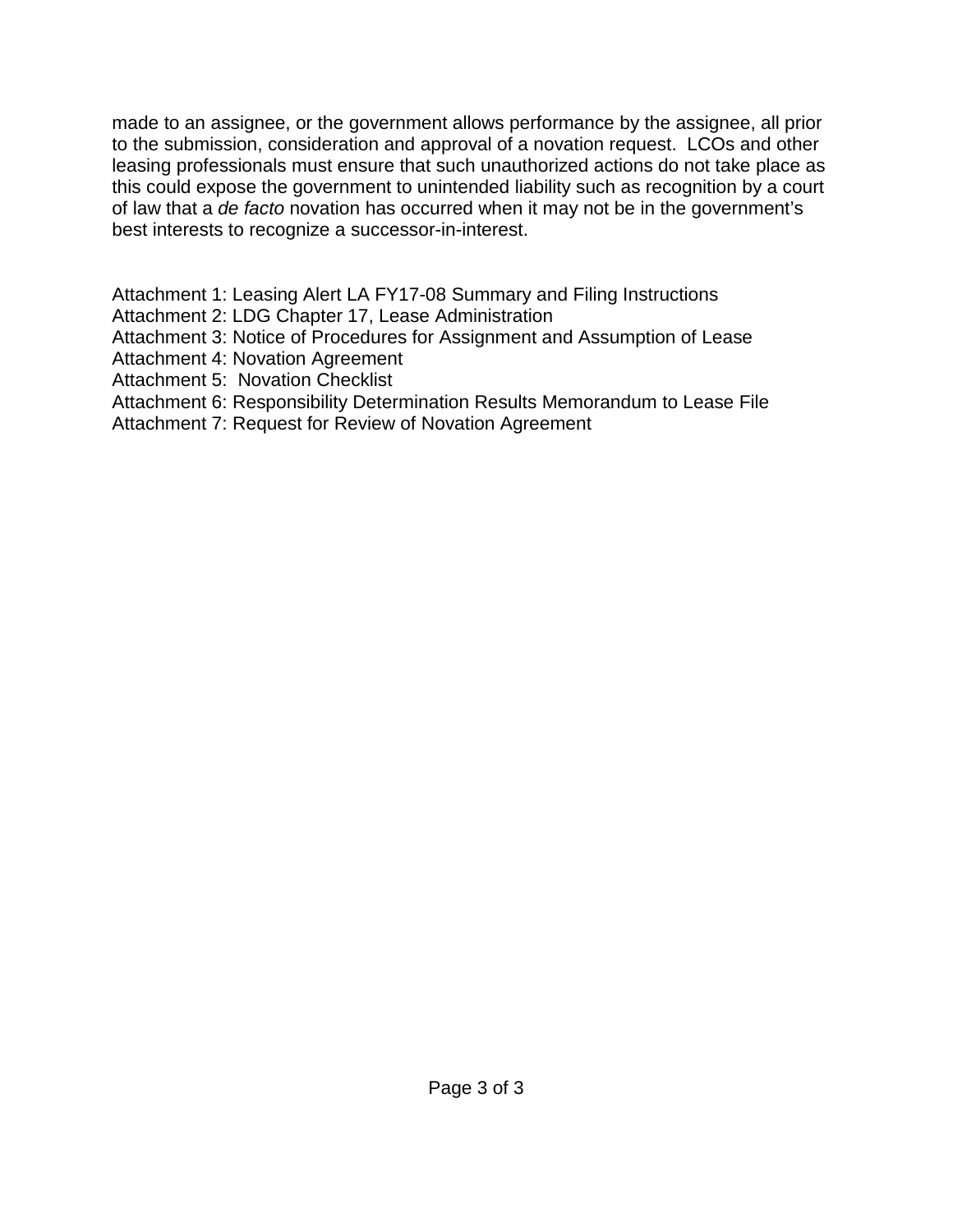## **LA-FY17-08 Summary and Filing Instructions**

Leasing Alert FY17-08 issues the policy listed below:

## *Leasing Desk Guide Chapter 17 (Revised), Lease Administration*

This Leasing Alert issues a revised Leasing Desk Guide Chapter 17 which reflects updated policy and practices for the change of ownership novation process.

This Leasing Alert also issues new and revised templates to be used as part of the novation process, as described in the revised Chapter 17.

- Notice of Procedures for Assignment and Assumption of Lease
- Novation Agreement
- Novation Checklist
- Responsibility Determination Results Memorandum to Lease File
- Request for Review of Novation Agreement